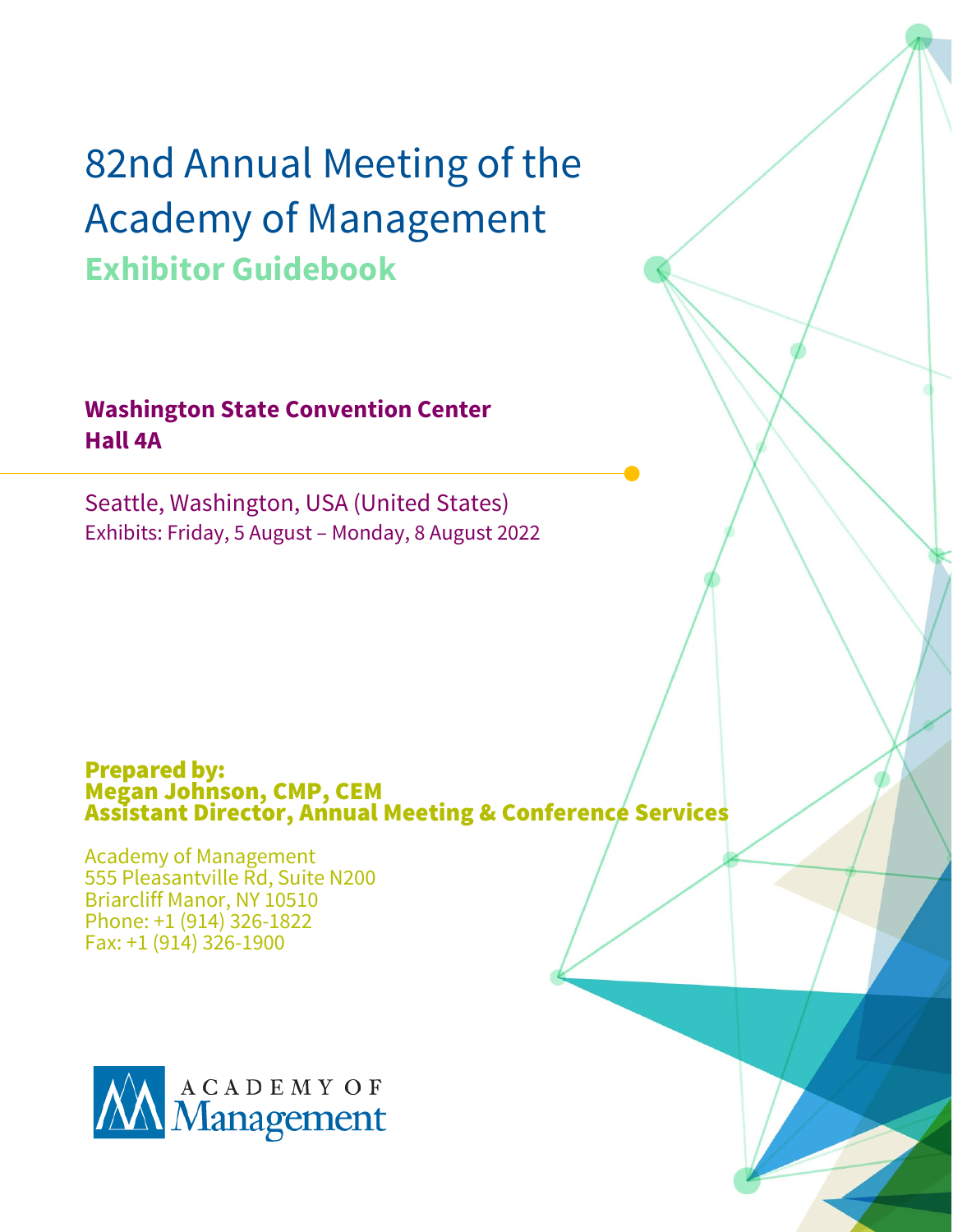

### **Exhibit Hall Schedule**

**Please arrange your travel to ensure you are set up by 4pm for a 6pm start on Friday evening. Please note that your booth must be staffed during exhibit hours.**

| Th <u>ursday</u>                        |                   | <u>4 August 2022</u>             |
|-----------------------------------------|-------------------|----------------------------------|
| 1:00pm                                  | $-5:00pm$         | Exhibitors move-in and set up    |
| <u>Friday</u><br><u>5 August 2022</u>   |                   |                                  |
| 8:00am                                  | $-4:00pm$         | Exhibitors move-in and set up    |
| 6:00pm                                  | $-8:00 \text{pm}$ | Opening Reception (Exhibit Hall) |
| 6:00pm                                  | $-8:00pm$         | Exhibits open                    |
| <u>Saturday</u><br><u>6 August 2022</u> |                   |                                  |
| 8:00am                                  | - 5:00pm          | Exhibits open                    |
| 10:15am                                 | $-10:45am$        | Conference Break in Exhibit Hall |
| 2:45pm                                  | $-3:15pm$         | Conference Break in Exhibit Hall |
| <u>Sunday</u><br><u>7 August 2022</u>   |                   |                                  |
| 8:00am                                  | $-5:00pm$         | Exhibits open                    |
|                                         | 10:15am - 10:45am | Conference Break in Exhibit Hall |
|                                         | 10:30am - 12:30pm | <b>Dedicated Exhibit Hours</b>   |
| 2:45pm                                  | $-3:15pm$         | Conference Break in Exhibit Hall |
| <u>Monday</u><br><u>8 August 2022</u>   |                   |                                  |
| 8:00am                                  | $-2:00 \text{pm}$ | Exhibits open                    |
| 10:15am                                 | - 10:45am         | Conference Break in Exhibit Hall |
| 2:00pm                                  | $-6:00pm$         | Exhibitors move-out              |

<span id="page-1-0"></span>**We offer a SWAG BAG to the first 200 attendees that visit the exhibit hall on Saturday, Sunday, or Monday. Please contac[t exhibits@aom.org](mailto:exhibits@aom.org) if you want to donate Swag (mugs, pencils, pens, bookmarks, etc.). We would need 600 pieces in total (200 for each day).**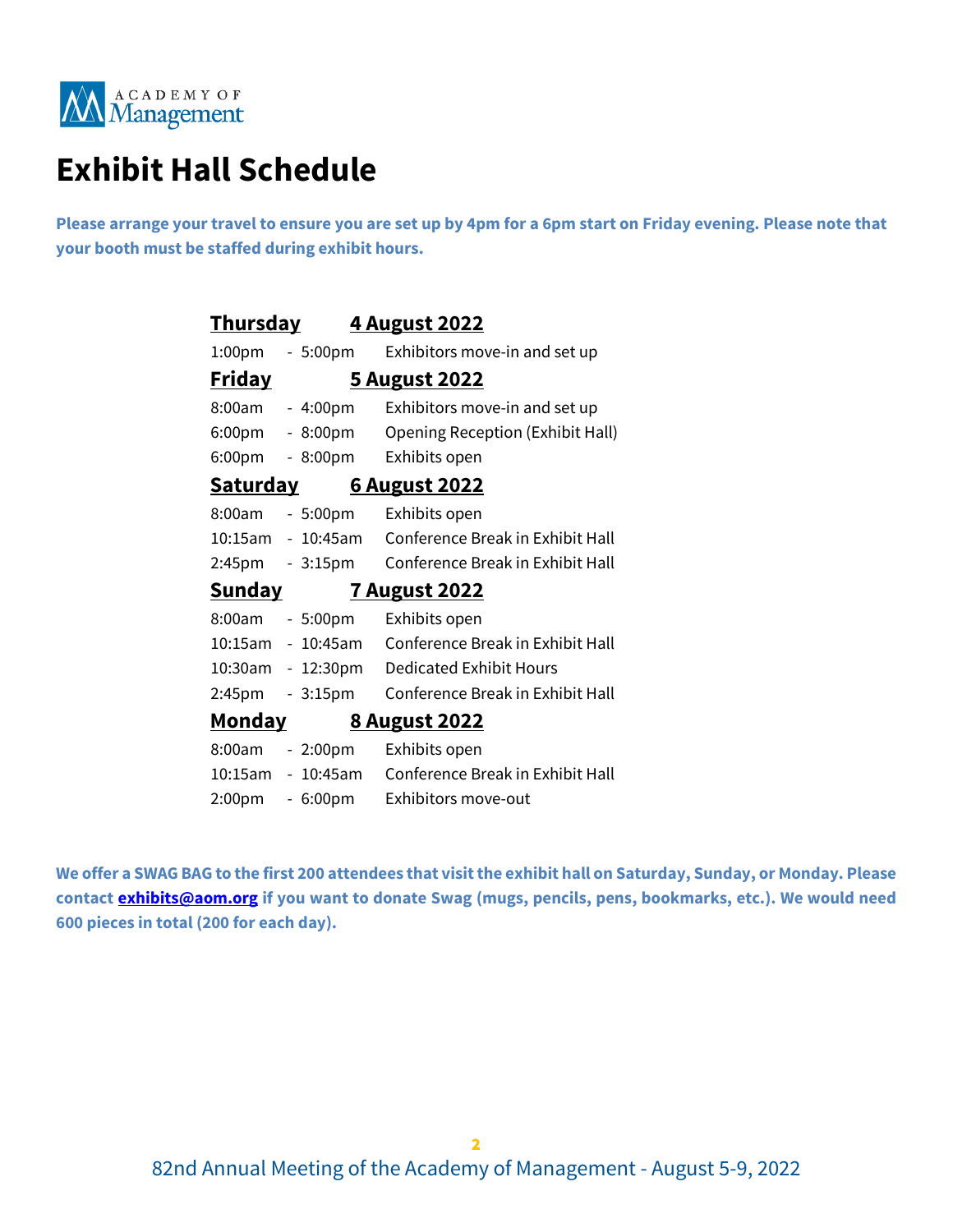

### **Important Dates**

| 19 May 2022                                  | Deadline to send information to have session/in-booth event listed in program                     |  |
|----------------------------------------------|---------------------------------------------------------------------------------------------------|--|
| 16 June 2022                                 | First email goes out to all registered attendees about the exhibitor community on<br>Connect@AOM  |  |
| 18 July 2022                                 | Deadline to make your hotel accommodation reservations                                            |  |
| 20 July 2022                                 | Deadline for discount prices with GES                                                             |  |
| 5 July 2022                                  | *First day shipments can arrive at the advanced warehouse                                         |  |
| 21 July 2022                                 | Second email goes out to all registered attendees about the exhibitor community on<br>Connect@AOM |  |
| 25 July 2022                                 | *Last day shipments can arrive at the advanced warehouse                                          |  |
| 4 August 2022                                | Check in and set up begins                                                                        |  |
| 4 August: 1pm-5pm<br>& 5 August: 8am-<br>4pm | Direct to show site shipments can be received                                                     |  |
| 6 August 2022                                | Exhibit Hall opens to all attendees                                                               |  |
| 8 August 2022                                | Exhibits Hall closes at 2:00pm and booths are dismantled for check out                            |  |

\*See GES Service Kit for more detailed instructions for shipping. The service kit will be emailed to all registered exhibitors approximately 60 days (about 2 months) before the meeting

## **Exhibit Rules & Regulations**

#### *Exhibitor Conduct***:**

- 2. No hand-written signs may be displayed in the exhibit booth.
- 3. Do not share the booth with another vendor without prior written approval from the Academy of Management.
- 4. Smoking is prohibited in the Exhibits Area.
- 6. Exhibitors are not authorized to conduct business with non-exhibitors in the exhibit hall during set up or tear down.

#### *Selling books, software and/or materials at exhibit booths***: State of Washington**

- State Business License / Universal Business Identifier (UBI)
	- Register as a business in Washington
	- https://dor.wa.gov/education/industry-guides/out-state-businesses
- State Sales Tax
	- Remit WA State sales tax for any sale of items while in the state (books, merchandise, etc.)
- State Business & Occupation Taxes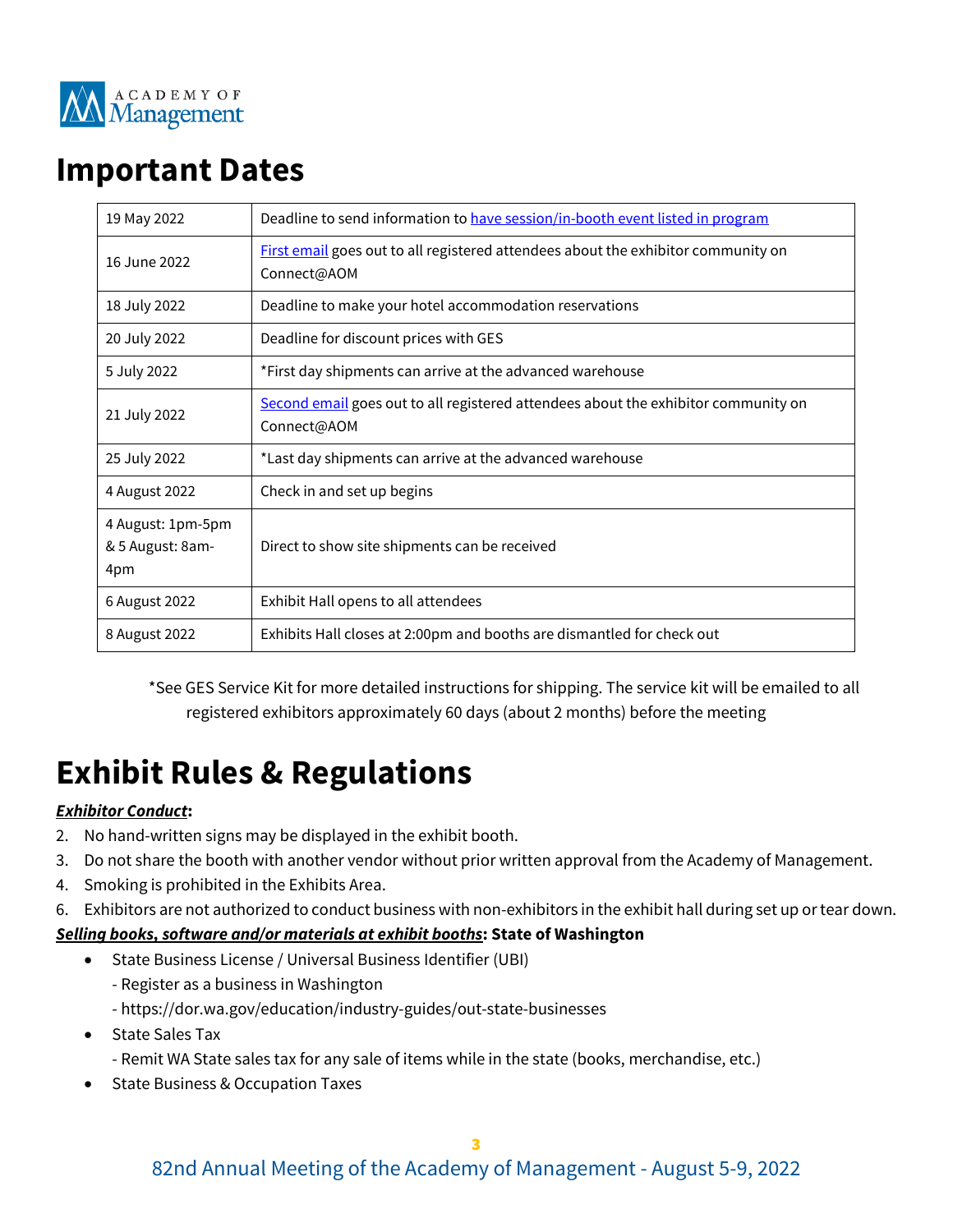

- For business income generated within the State of Washington

- Business "Nexus" taxes
	- https://dor.wa.gov/sites/default/files/legacy//Docs/Pubs/SpecialNotices/sn\_trade\_conv\_nexus.pdf

- Nexus may occur when individuals or companies conduct business while in Washington State, which results in sales or transactions.

- There is an exemption for business entities that only attend one event per calendar year.

Telephone: 206-727-5300

Visit <https://dor.wa.gov/>

O[r Exhibitor.services@wscc.com](mailto:Exhibitor.services@wscc.com) 

#### *Food and Beverage Service***:**

Food and beverage service on the exhibit floor of the Washington State Convention Center is provided exclusively by Aramark. Distribution or sale of food or beverages from sources other than Aramark is prohibited without written permission from Aramark or their designated representative. To order any food or beverage items for your space, please fill out and follow the directions on the order form in the GES service kit.

#### *Installation and Dismantling of Exhibits***:**

The exhibit area will be available for set-up from 1:00pm-5:00pm on Thursday, 4 August 2022 and 8:00am through 4:00pm on Friday, 5 August 2022. Set-up of exhibits must be completed during these hours. No exhibit may be erected after the exhibit hall opens (Friday, August 5th at 6pm). It is the responsibility of the exhibitor to see that all materials are delivered to the official decorating company or to the facility directly. All exhibitor booths need to be dismantled between 2:00pm and 6:00pm on Monday, 8 August 2022.

Should there be a failure to remove the exhibit, the removal will be arranged by AOM at the expense of the exhibitor. Exhibit materials may not be removed before 2:00pm on Monday, 8 August 2022. Delivery or removal of any portion of the exhibit during show hours is prohibited. The Exhibitor agrees to have an authorized representative present during the periods of installing and dismantling the exhibit and to work with the Official Academy Exposition Services Contractor. Attendees are not permitted in any exhibitor's booth at any time during the installation or dismantling of the show or before or after the daily opening or closing of the show unless such person can positively identify himself/herself as an employee or authorized representative of the exhibitor or Official Academy Exposition Services Contractor. If this schedule does not work for you and you need to set up and/or tear down at a different time you must send a written request to [exhibits@aom.org](mailto:exhibits@aom.org) before 4 August 2022, so that we may make alternative arrangements. *No-Shows:* 

If the exhibitor fails to install a product or display in assigned space, fails to staff the space, fails to pay the rent, or fails to comply with any other provision of this agreement, AOM shall have the right without notice to the exhibitor to take possession of said space and lease said space or any part thereof to such parties and upon such terms and conditions as it may deem proper. No refund will be issued to no-shows.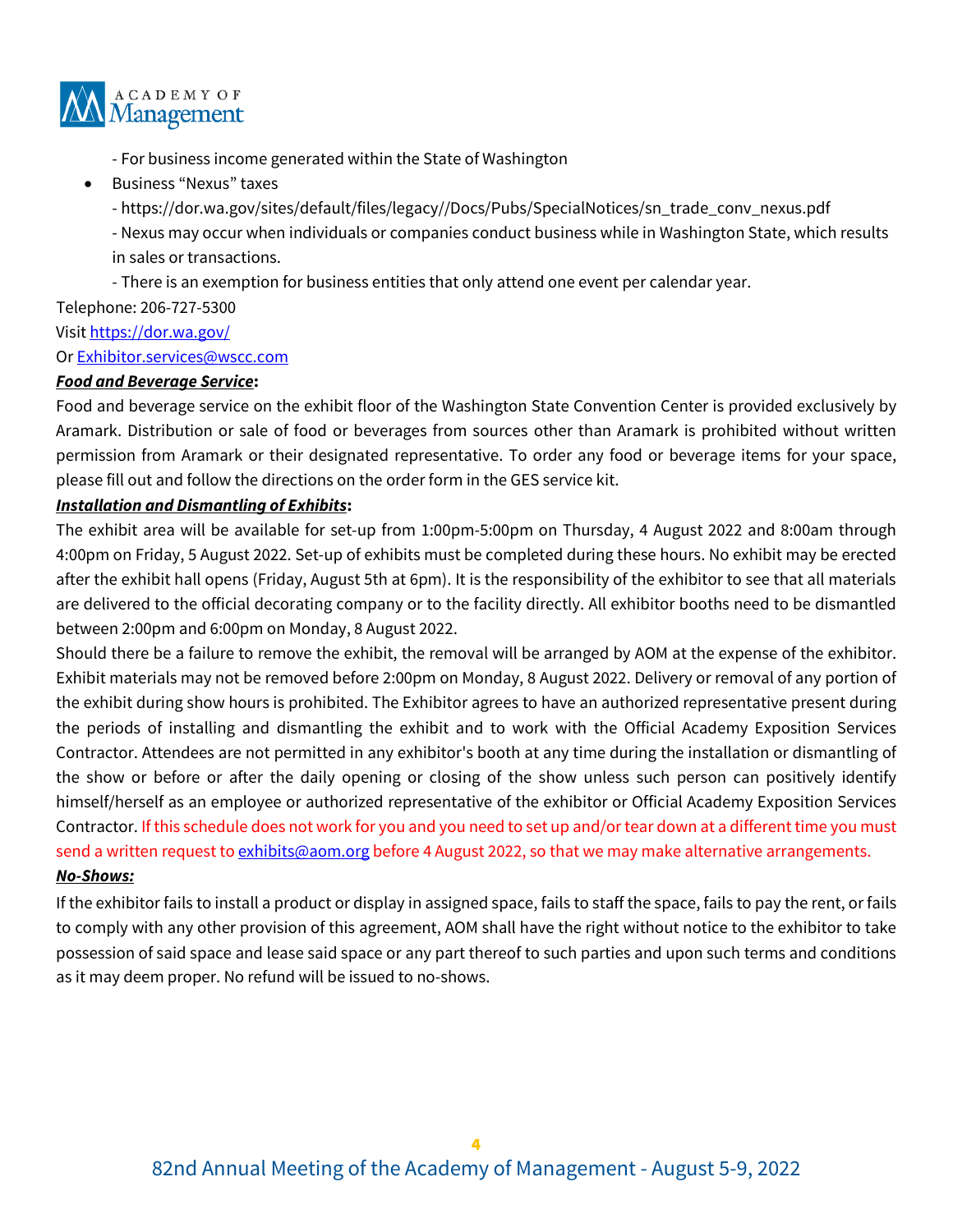

#### *Furnishings and Space:*

Furniture, carpeting, draping, accessories, signs, electrical outlets, etc. must be arranged through our general service contractor, GES, at the sole expense of the exhibitor.

#### *Acceptability of Exhibits:*

All exhibits shall be to serve the interest of AOM and shall be operated in a way that will not detract from other exhibits or the convention. AOM reserves the right to restrict exhibits which detract from the general character of the display or convention. This includes people, things, conduct, printed materials, or anything of a character which may detract from the exhibit or convention. AOM reserves the right to deny exhibit space to any potential exhibitor if AOM determines that the content or intention of the exhibitor is inconsistent with the goals and objectives of the organization. AOM reserves the right to require the immediate withdrawal of an exhibitor which AOM believes to be injurious to the purpose of the organization. AOM is not liable for any refunds of rentals or other exhibition expenses. No exhibit will be permitted which violates any municipal, state, or Federal laws, rules, and regulations, including safety codes. Acceptance of an exhibit application does not imply an endorsement of the exhibitor or exhibitor's products or services. Display boards and other high exhibits shall not be placed in such a manner as to interfere with other exhibits. No exhibit shall extend beyond the official floor plan dimensions or an aisle. Verbal announcements, recordings, radios, closed circuit, or videotape TV, sound-slide presentations, motion picture, or other attention-getting devices are prohibited if objectionable to adjacent exhibitors. All demonstrations and other activities must be confined to the limits of the exhibition booth or to AOM provided areas, such as the exhibit hall conference room.

AOM follows th[e IAEE \(International Association of Exhibitions and Events\)](https://aom.org/docs/default-source/events/aom-2022/guidelinesfordisplayrules.pdf?sfvrsn=754d71bc_2) Guidelines for Display Rules & Regulations. *Security and Liability***:**

**SPECIAL SECURITY PERSONNEL WILL BE ON 24-HOUR DUTY IN THE EXHIBITS AREA STARTING AT 1:00 P.M. ON THURSDAY AND ENDING AT 6:00 P.M. ON MONDAY.** The Academy of Management and the Washington State Convention Center will take special precautions to safeguard each exhibitor's property during the show; however, the Academy of Management specifically refuses all liability. Specifically, neither the Academy of Management nor the Washington State Convention Center will be liable for damage or loss to an exhibitor's property through theft, fire, accident, or any other cause. Further, the Academy of Management and the Washington State Convention Center will not assume any liability for any injury that may occur to visitors, exhibitors, or other agents or employees of exhibitors. Exhibitors assume all responsibility and liability for their property, personnel, agents, employees, invitees, and guests. Exhibitors should ensure their own exhibits and display materials.

#### *Exhibitor Badges:*

The payment for each exhibit booth, regardless of size or location, will include 5 complimentary conference exhibitor badges. Additional registrations may be purchased here when registration opens in March 2022. Exhibitor registration will be onsite at the Washington State Convention Center at the Exhibitor/Press Booth in Hall 4A. Exhibitor badges and identifying tags will be provided at that time.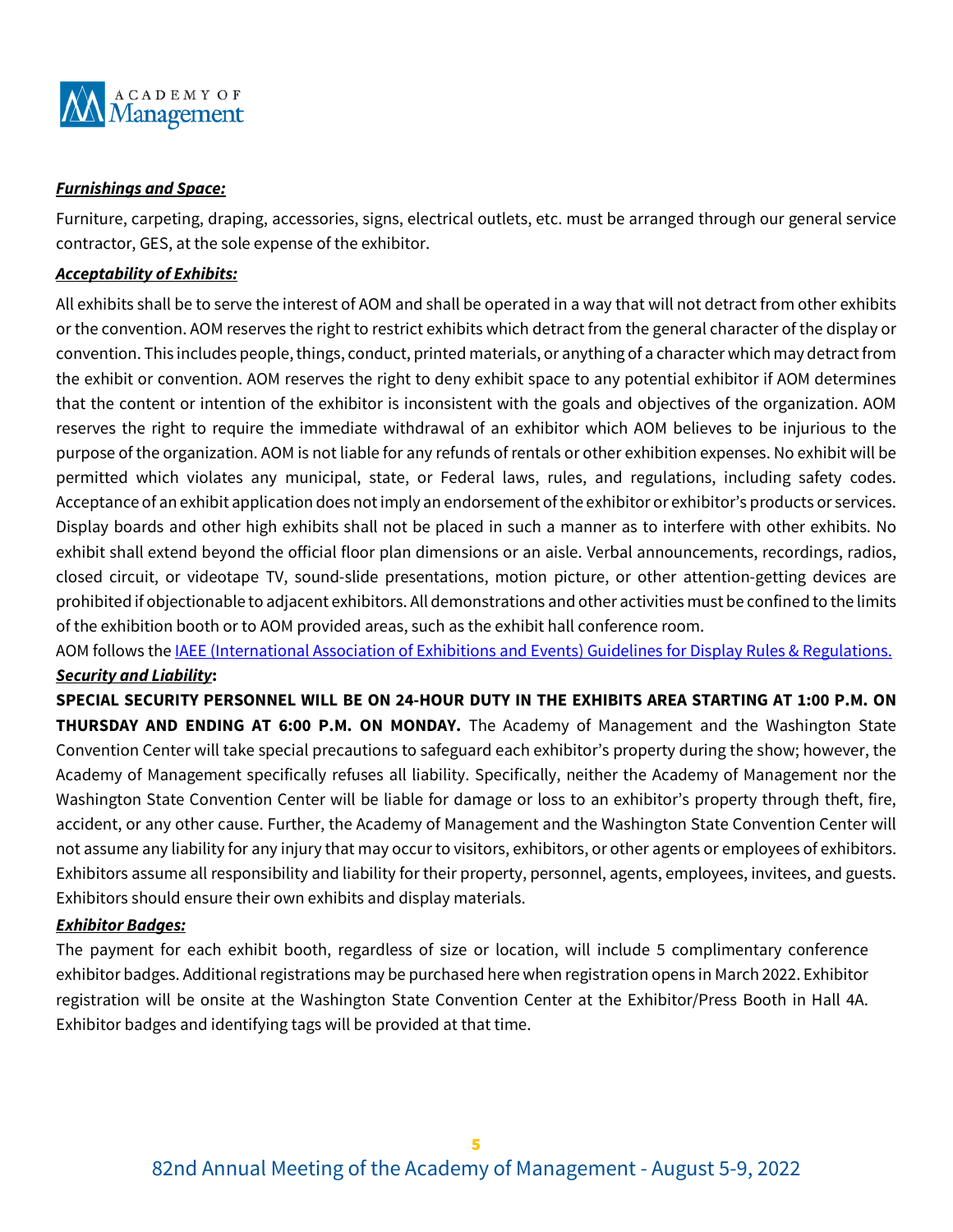

**PLEASE NOTE:** Exhibitor representatives, including authors and guests invited by exhibitors, will NOT be permitted to enter the Exhibits Area without a proper exhibitor badge. You may use your allotted complimentary badges to register any authors or guests visiting your booth. If you do not make the necessary provisions for invited authors and guests, they will be required to pay and register to enter the exhibits area.

Exhibitor personnel are welcome to attend all Academy functions as a "regular" attendee except in cases where there are additional charges assessed to our members, e.g., professional development workshops requiring additional paid registration. Exhibitor registration does not grant access to any member-only benefits, including papers post conference and login access to the online program. To have access to papers you must register as a regular conference attendee. To protect exhibitor samples, no one is allowed into the Exhibits Area when it is not open, and no one is permitted into the area without a badge. The Technology Centers inside the exhibit hall will be open during exhibit hours only.

#### *Out & About Exhibitor Tables:*

This is a great opportunity for you to reach hundreds of attendees that may not have the time to visit the exhibit hall. One 6-foot skirted table will be placed in one of the Technology Centers in your choice of meeting venue where the sessions are taking place (Sheraton, Hyatt & Westin). The table will be available to you for use Saturday-Monday, during exhibit hours. The table must be always staffed by a member of your organization and no items should be left at the table while it is not staffed. The Out & About table can be purchased at the same time as your booth/s.

## **How to Obtain Exhibit Space**

Please contact our partners at MCI: Eric Gershowitz Events and Media, Account Executive 410-584-1987 eric.gershowitz@mci-group.com

## **Additional Information**

The cost of each booth includes **five** complimentary conference exhibitor badges, general illumination, one booth identification sign with the exhibitor's name on it, 8-feet high drapery at the back of the booth, and 3-feet high draped side dividers. Exhibit booth fees also include a listing as an exhibitor in the Annual meeting materials circulated to the Academy members attending the event, if reserved before the deadline. [\(See "Important Dates"\).](#page-1-0)

#### *Exhibit Hall Colors:*

Blue and white drape

#### *Carpet:*

The exhibit hall is NOT carpeted - AOM requires all exhibitors to carpet their booths/display *Official Academy Exposition Services Contractor***:**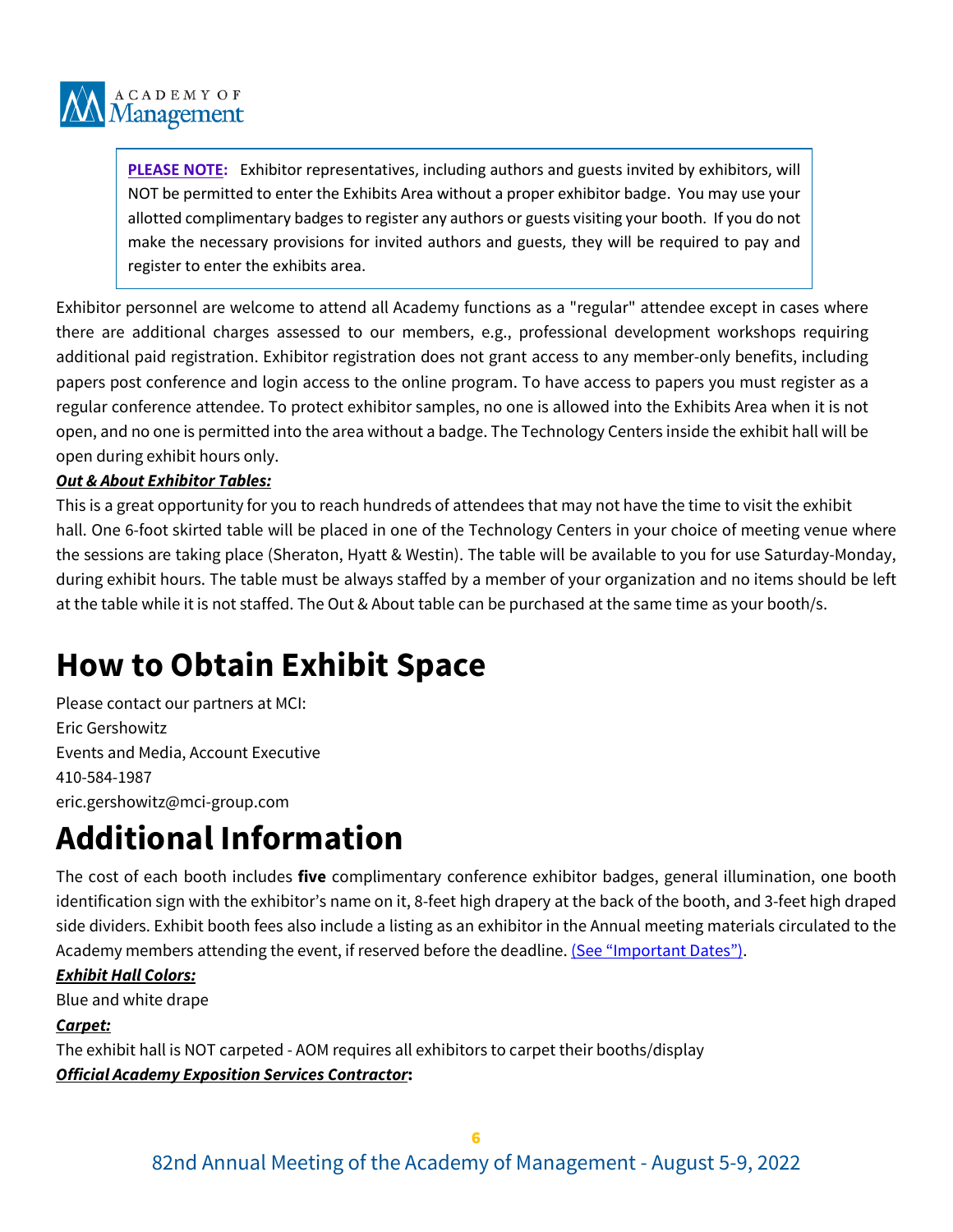

**The official show decorator is GES,** Exhibit booth space does not include carpet, tables, chairs, or other equipment, nor does it include electricity, labor, or other services. All utilities (including internet and electrical outlets) must also be pre-ordered from the appropriate vendors. Order forms for all such materials and services will be included in the service kit supplied by the official show decorator. Information regarding rental and service orders with descriptions and rates for all items will be made available to every confirmed exhibitor by the official show decorator at least 60 days (about 2 months) prior to the meeting or upon receipt of a booth confirmation from our exhibit management system. [The service kit](https://ordering.ges.com/061601777) is available online through Expresso, which is the GES online ordering system. AOM will also provide a link from our website and a hard copy can be printed off from the GES website. Shipping information will also be included in the service kit.

#### *Hotel Accommodations***:**

Exhibitors are responsible for making their reservations through the Academy of Management Housing Bureau. Exhibitors are urged to make hotel reservations as early as possible. [Housing](https://aom.org/events/annual-meeting/registering-and-attending/accommodations) for the Annual Meeting is open. Rooms have been set aside at the Sheraton for exhibitors.

#### **Housing Advisory**

Maritz is the only official housing/accommodations provider for the 2022 AOM Annual Meeting. Any other company or travel agency contacting you is not affiliated with AOM. In some cases, these companies claim to have hotel rooms at discounted rates, but when you arrive on-site the hotel does not have your reservation. As always, AOM secures a housing block providing discounted and convenient hotel accommodation for the Annual Meeting.

#### <span id="page-6-1"></span>*Directory Use:*

Members may use the information contained on AOM.org and its directories for individual networking and communication. No part of the information available on this site can be redistributed, copied, or reproduced for commercial or non-personal use without the prior written consent of the Academy of Management (AOM). Specifically, users of the site may not compile AOM member information to be used for product promotion, unwanted/unsolicited communications, mass mailings or "spamming". AOM reserves the right to monitor the use of the information contained herein and can take appropriate remedial action, including, but not limited to, barring access to parts of the site for violations of this policy. AOM no longer sells the Annual Meeting attendee mailing addresses for marketing purposes to exhibitors. If any organization claims to be affiliated with the AOM and is selling a list, please do NOT enter into agreement with them. AOM has taken steps to ensure exhibitors have plenty of marketing opportunities. If there is something not listed that your organization would like to take advantage of, kindly send suggestions to Megan Johnson at miohnson@aom.org.

#### *Privacy Policy:*

Pleas[e click here](http://aom.org/About-AOM/Privacy-Policy.aspx) to view our privacy and a detailed explanation about how we collect and use information. If you have any questions or concerns, please contact *privacy@aom.org*.

#### <span id="page-6-0"></span>*Events/Social Functions:*

Social functions and other activities sponsored by exhibitors cannot be held in conflict with the AOM General Session on Sunday morning, the AOM All-Academy Reception on Sunday evening or in conflict with any AOM sponsored exhibit hall breaks. Exhibitors must be confirmed in our system before an ancillary event is approved by AOM. Exhibitors are responsible for all arrangements and costs associated with their event including room rental, audiovisual equipment,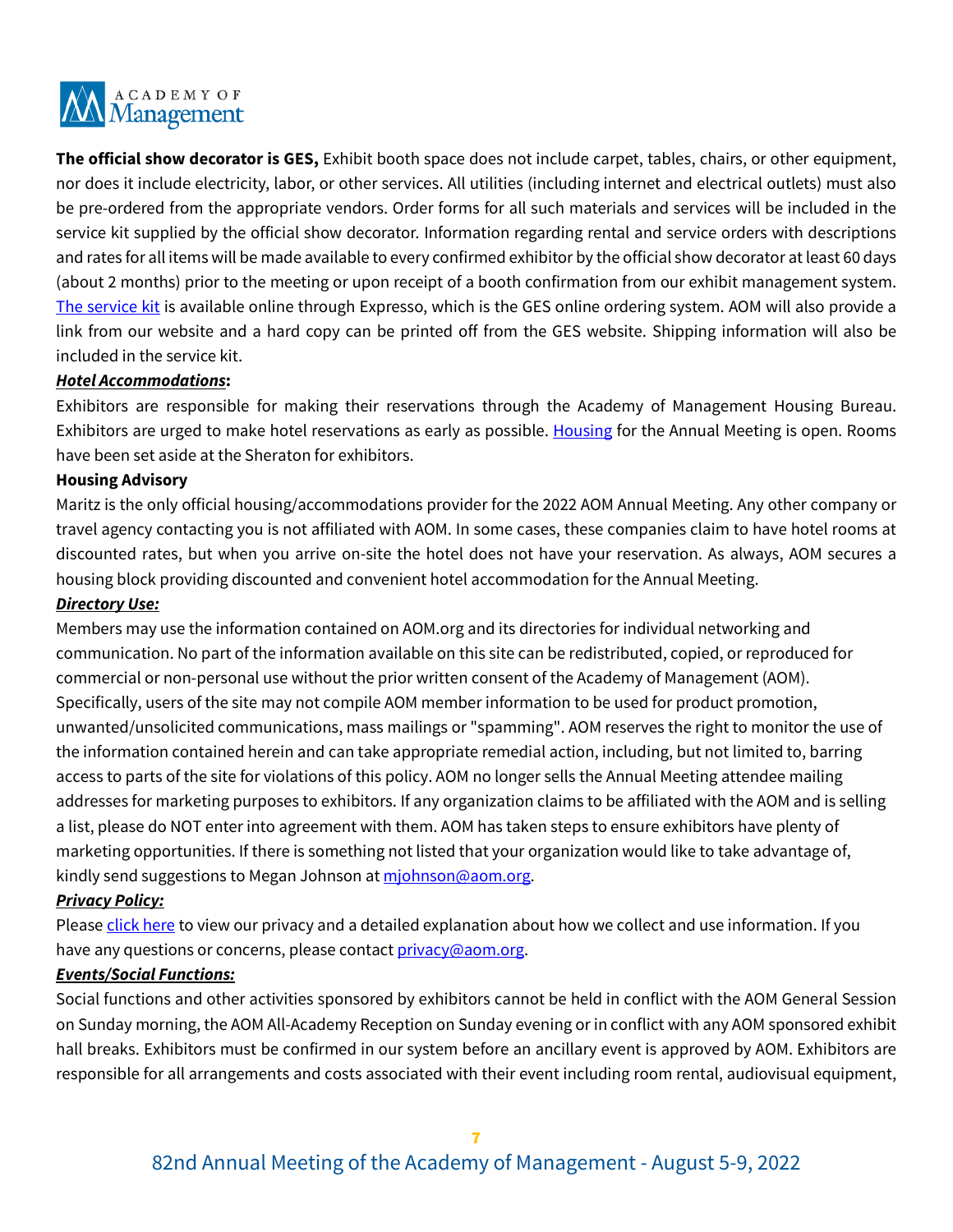

food, and beverage, etc. All requests for space outside of the exhibit hall for social functions must be requested through Brianna Giampia, Program Coordinator at [bgiampia@aom.org.](mailto:bgiampia@aom.org)

#### *Insurance:*

Insurance protection will not be afforded to the exhibitor either by the AOM or the Washington State Convention Center. Exhibitors shall carry their own insurance to cover exhibit material against damage. Exhibitors utilizing independent contractors must provide the AOM with a certificate of insurance in full compliance with all provisions as stated below by 28 June 2022. Also, a separate certificate of insurance must be provided in the exhibiting company's name.

Note: The AOM is required to provide similar proof of our insurance, including automobile liability, to the convention center. Each exhibitor MUST provide a Certificate of Insurance evidencing Commercial General Liability and Hired & Non-Owned Automobile Liability insurance. Policies shall name both the AOM and the Washington State Convention Center as additional insured. If your insurance broker is providing the required evidence of coverage, please forward the certificate to [exhibits@aom.org](mailto:exhibits@aom.org) or by fax to (914) 326-1900.

#### *COVID-19:*

By registering and attending the 82nd Annual Meeting of the Academy of Management, exhibitors understand and agree that participation in-person in Seattle, WA is entirely voluntary. Exhibitors agree to comply with all COVIDrelated procedures implemented by Academy of Management, the city of Seattle, and the Washington State Convention Center based on guidance from the Centers for Disease Control (CDC). This may include but is not limited to providing proof of full COVID-19 vaccination, proof of a negative test, wearing a mask, and observing social distancing requirements and restrictions placed on certain activities that carry higher COVID-related risk. Exhibitors understand that COVID-related requirements put in place by the City of Seattle may change at any time. The Academy of Management's COVID-19 policy follows the mandates imposed by the city of Seattle to prioritize the health and safety of our in-person Annual Meeting attendees, exhibitors, and partners. By agreeing to attend, you understand and commit to abide by these measures to ensure everyone's safety.

The Academy of Management will require all registrants, including exhibitors to provide proof of full COVID-19 vaccination to participate in the Annual Meeting. The Academy of Management is working on a technology solution that will enable meeting registrants, including exhibitors to submit proof of full COVID-19 vaccination during the registration process. In addition, the Academy of Management will require registrants to agree to submit a Personal Responsibility Waiver at the time of registration.

The Academy of Management has the right and duty to restrict access to anyone in violation of conference center, city, or state guidelines.